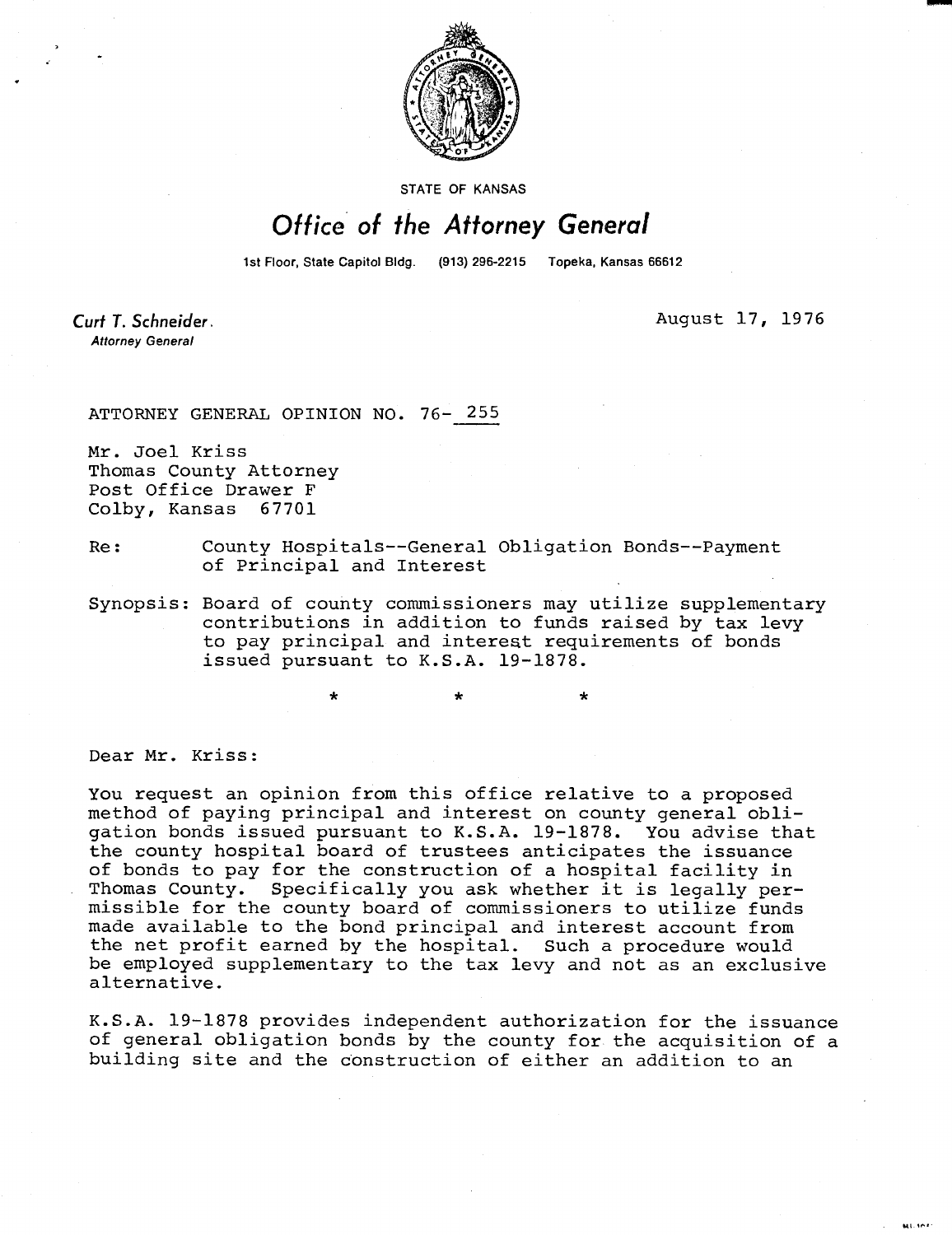Mr. Joel Kriss Page Two August 17, 1976

existing county hospital or the building and equipping of a new facility altogether. And, like all general obligation bonds, the municipality is required to provide for the necessary levy to satisfy the annual principal and interest requirements<sup>1</sup>:

> . . The board of county commissioners are hereby authorized and directed to levy a general tax upon the property of such county for the purpose of retiring any bonds issued hereunder, as provided by law." [Emphasis added.] K.S.A. 19-1878

But neither this statute, nor for that matter, the rest of Article 18, Chapter 19 of the Kansas Statutes Annotated addresses itself to the use of funds derived from sources other than tax levies in the bond principal and interest account. Absent such direction we refer you to our Opinion No.  $76-44^2$  wherein we concluded:

> "A county may by charter resolution exempt itself from K.S.A. 19-1878, and provide substitute and additional provisions in lieu thereof, and obligations issued pursuant to such charter resolution will be approved by this office as issued under lawful authority."

Thus, the power granted via K.S.A. 19-101a, et seq. is equally apposite to such supplementary financing means as are here suggested. It should however be noted that while the home rule powers may be employed to alter the provisions of K.S.A. 19-1878, it can not be used to circumvent the requirements of the general bond law; specifically in this case K.S.A. 10-113.

Accordingly it is the opinion of this office that should the county board of commissioners issue bonds under K.S.A. 19-1878 it has broad

1. See also, K.S.A. 10-113.

2. Attorney General Opinion 76-44, dated February 6, 1976, and addressed to Senator Norman E. Gaar.